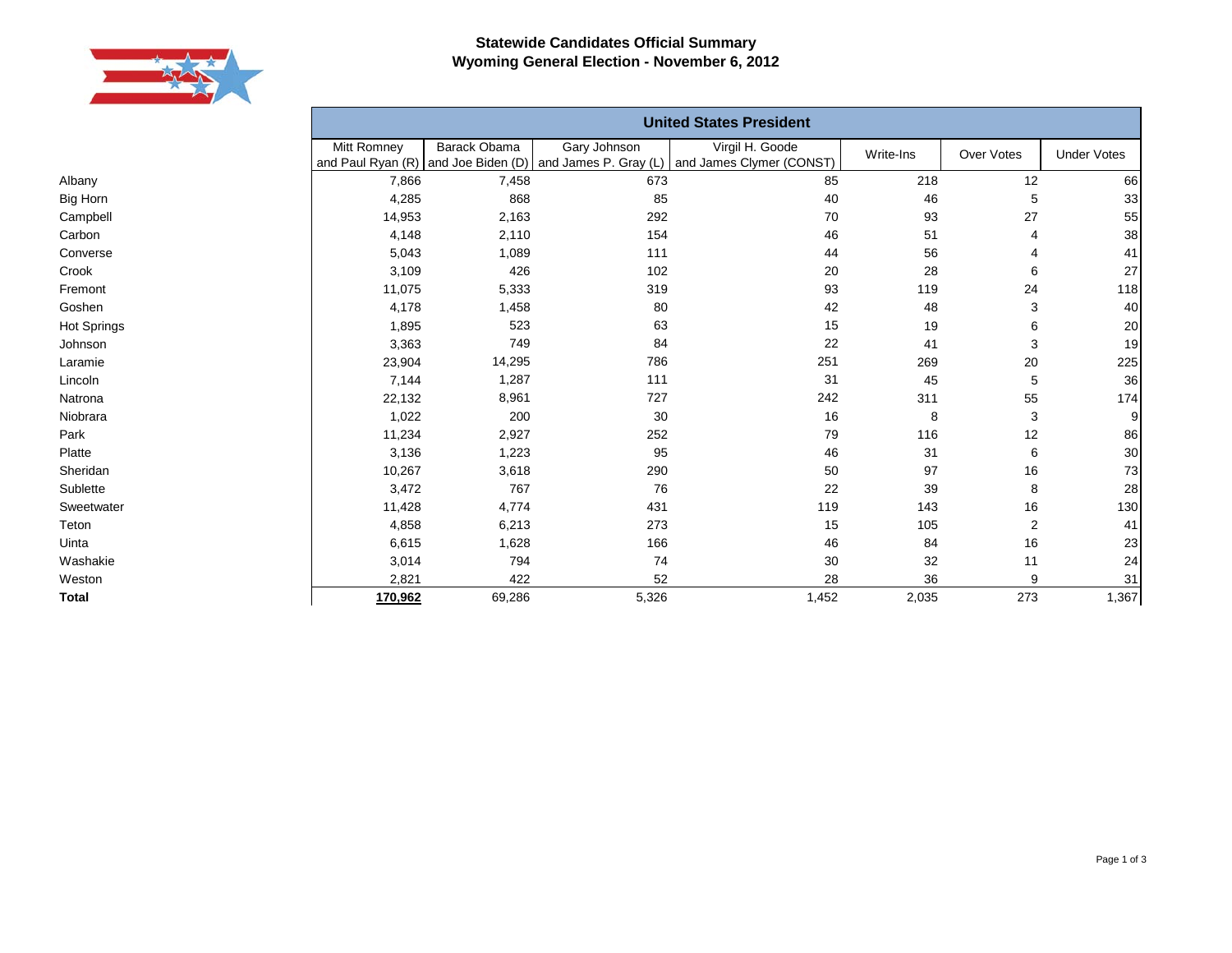

Albany Big Horn Campbell Carbon Converse Crook Fremont Goshen Hot Springs Johnson Laramie Lincoln Natrona Niobrara Park Platte Sheridan Sublette Sweetwater Teton Uinta Washakie Weston **Total**

## **Statewide Candidates Official Summary Wyoming General Election - November 6, 2012**

| <b>United States Senator</b> |                    |                     |                         |                |                    |  |  |
|------------------------------|--------------------|---------------------|-------------------------|----------------|--------------------|--|--|
| John<br>Barrasso (R)         | Tim<br>Chesnut (D) | Joel<br>Otto (CTRY) | Write-Ins               | Over Votes     | <b>Under Votes</b> |  |  |
| 9,096                        | 6,469              | 352                 | 54                      | 5              | 402                |  |  |
| 4,560                        | 554                | 150                 | 4                       | 3              | 91                 |  |  |
| 15,028                       | 1,668              | 548                 | 24                      | 5              | 380                |  |  |
| 4,864                        | 1,405              | 128                 | 3                       |                | 150                |  |  |
| 5,365                        | 772                | 143                 | 8                       | 6              | 94                 |  |  |
| 3,177                        | 348                | 115                 | 1                       | 1              | 76                 |  |  |
| 12,369                       | 3,767              | 525                 | 13                      | 8              | 399                |  |  |
| 4,633                        | 944                | 154                 | 8                       | 0              | 110                |  |  |
| 2,078                        | 354                | 65                  | $\overline{2}$          | 1              | 41                 |  |  |
| 3,634                        | 492                | 85                  | 6                       | 0              | 64                 |  |  |
| 26,712                       | 10,950             | 959                 | 67                      | $\overline{7}$ | 1,055              |  |  |
| 7,230                        | 1,070              | 174                 | 14                      | 3              | 168                |  |  |
| 24,431                       | 6,533              | 855                 | 69                      | 12             | 702                |  |  |
| 1,110                        | 124                | 30                  | $\mathbf 0$             | 2              | 22                 |  |  |
| 11,789                       | 2,183              | 336                 | 49                      | 9              | 340                |  |  |
| 3,420                        | 905                | 157                 | 8                       | 2              | 75                 |  |  |
| 11,174                       | 2,757              | 218                 | 12                      | 9              | 241                |  |  |
| 3,631                        | 576                | 91                  | 12                      | 3              | 99                 |  |  |
| 12,399                       | 3,778              | 432                 | 20                      | $\overline{7}$ | 405                |  |  |
| 5,562                        | 5,140              | 239                 | 28                      | 1              | 537                |  |  |
| 6,780                        | 1,365              | 229                 | 9                       | 5              | 189                |  |  |
| 3,321                        | 529                | 72                  | $\overline{\mathbf{c}}$ | 1              | 54                 |  |  |
| 2,887                        | 336                | 119                 | 4                       | 0              | 53                 |  |  |
| 185,250                      | 53,019             | 6,176               | 417                     | 91             | 5,747              |  |  |